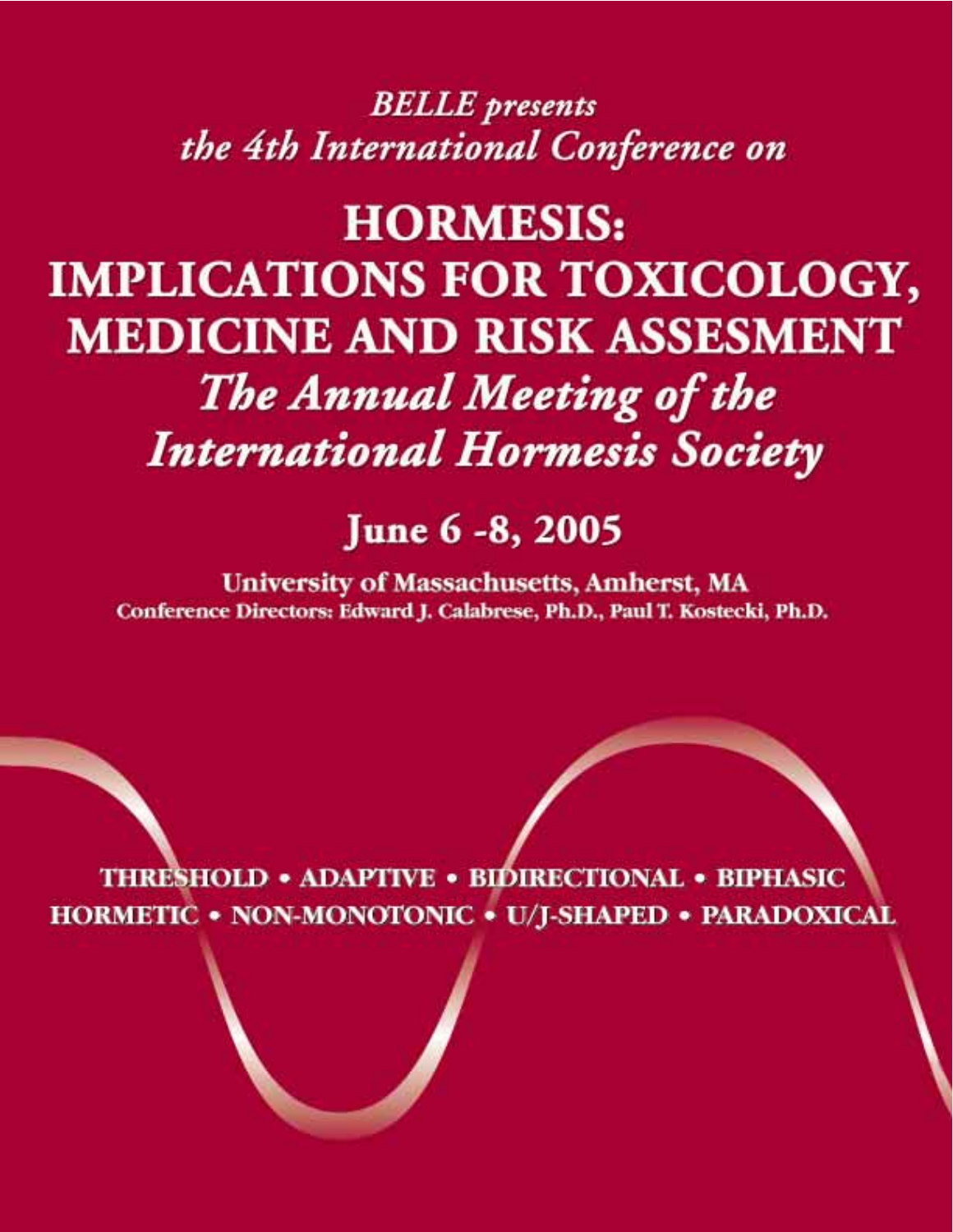# **INTERNATIONAL HORMESIS SOCIETY MEMBERSHIP**

The International Hormesis Society is a professional society designed to enhance understanding of the nature of the dose response and its implications for science and society. Those individuals with a professional interest in these areas will be eligible for membership. Applications for membership can be found at www.hormesissociety.org. Annual membership rates are as follows: Corporate - \$1000.00 (US), Individual - \$125.00 (US) and Student \$10.00 (US).

As part of the Society membership, each corporate and individual member will receive a subscription to the journal Nonlinearity in Biology, Toxicology and Medicine, which is a peer-reviewed quarterly journal. In additional there will be a Society Newsletter developed for the membership. Members will receive a 25% reduction in registration fees to the International Conference on Hormesis: Implications for Toxicology, Medicine and Risk Assessment, the Annual Meeting of the International Hormesis Society.

Applications should be mailed to: **BELLE Office Environmental Health Sciences Program Morrill I, Room N344 University of Massachusetts Amherst, MA 01003**

# **CONFERENCE SPONSORS**

**Alfred P. Sloan Foundation Air Force British American Tobacco Department of Energy ExxonMobil General Electric Health Canada NIPERA Rohm & Hass Co. R.J. Reynolds**

# **PLATFORM PRESENTATIONS MONDAY, JUNE 6, 2005**

### *Morning* **8:30am – Noon** *Campus Center Auditorium* **Session I: PLENARY Moderator:** Edward Calabrese, *University of Massachusetts, Amherst, MA* **Hormesis in Precautionary Regulatory Culture: Models Preferences and the Advancement of Science** Jaap C. Hanekamp, *CEO HAN, Zoetermeer, The Netherlands* **Stochastic Thresholds: A Novel Explanation for Nonlinear Dose Response** Bobby Scott, *Lovelace Respiratory Research Institute, Albuquerque, NM* **Break** *163C Campus Center* **The Risk Communication Challenge of Hormesis** David Ropeik, *Harvard University, Boston, MA* **The Emergence of Hormesis in Biology, Toxicology, and Medicine** Edward Calabrese, *University of Massachusetts, Amherst, MA Afternoon* **1:30pm – 5:30pm** *Campus Center Auditorium* **Session II: RADIATION Moderators:** Bobby Scott, *Lovelace Respiratory Research Institute, Albuquerque, NM* Pamela Sykes, *Flinders University and Medical Centre, Bedford Park, South Australia, Australia* **Transitions in Biology and the Shape of Radiation Dose-Response Relationships** Antone Brooks, Lezlie A. Couch, *Washington State University TriCities, Richland, WA* **Complex Mutagenesis Dose-Response Relationships after Exposure of pKZ1 Mice to DNA Damaging Agents** Pamela Sykes, Tanya K Day, Sarah Swinburne, Gouxin Zeng, Antony M. Hooker, *Flinders University and Medical Centre, Bedford Park, South Australia, Australia* **Mechanisms Underlying Ionizing Radiation-Induced Adaptive and Bystander Responses** Sonia M. de Toledo, Nesrin A. Asaad, Badri N. Pandey, Perumal Venkatachalam, *New Jersey School of Medicine, Newark, NJ*  Douglas R. Spitz, *University of Iowa, Iowa City, IA* Roger W. Howell, Edouard I. Azzam, *New Jersey School of Medicine, Newark, NJ* **Break** *163C Campus Center* **Adaptive Response and Bystander Effects in Human and Non-Human Biota** Carmel Mothersill, Colin Seymour, *McMaster University, Hamilton, Ontario, Canada* **Multicellular Responses to Ionizing Radiation** Mary Helen Barcellos-Hoff, *Lawrence Berkeley National Laboratory, Berkeley, CA* **Radiation Risk Prediction and Genetics: The Influence of the P53 Gene in vivo** Ron Mitchel, Atomic Energy of Canada Limited, Chalk River, ON, Canada **Suppression of Disease Development and Tumorigenesis by Low Level Radiation** Kazuo Sakai, *Central Research Institute of Electric Power Industry, Tokyo, Japan* 8:30am 9:15am 10:00am 10:30am 11:15am **Noon** 1:30pm 2:00pm 2:30pm 3:00pm 3:30pm 4:00pm 4:30pm 5:00pm **LUNCHEON SPEAKER** *1009 Campus Center* **HORMESIS AND REGULATION Jonathan B. Wiener,** *J.D., Professor of Law, Duke University, Durham, NC*

**DINNER** *1009 Campus Center* 6:00pm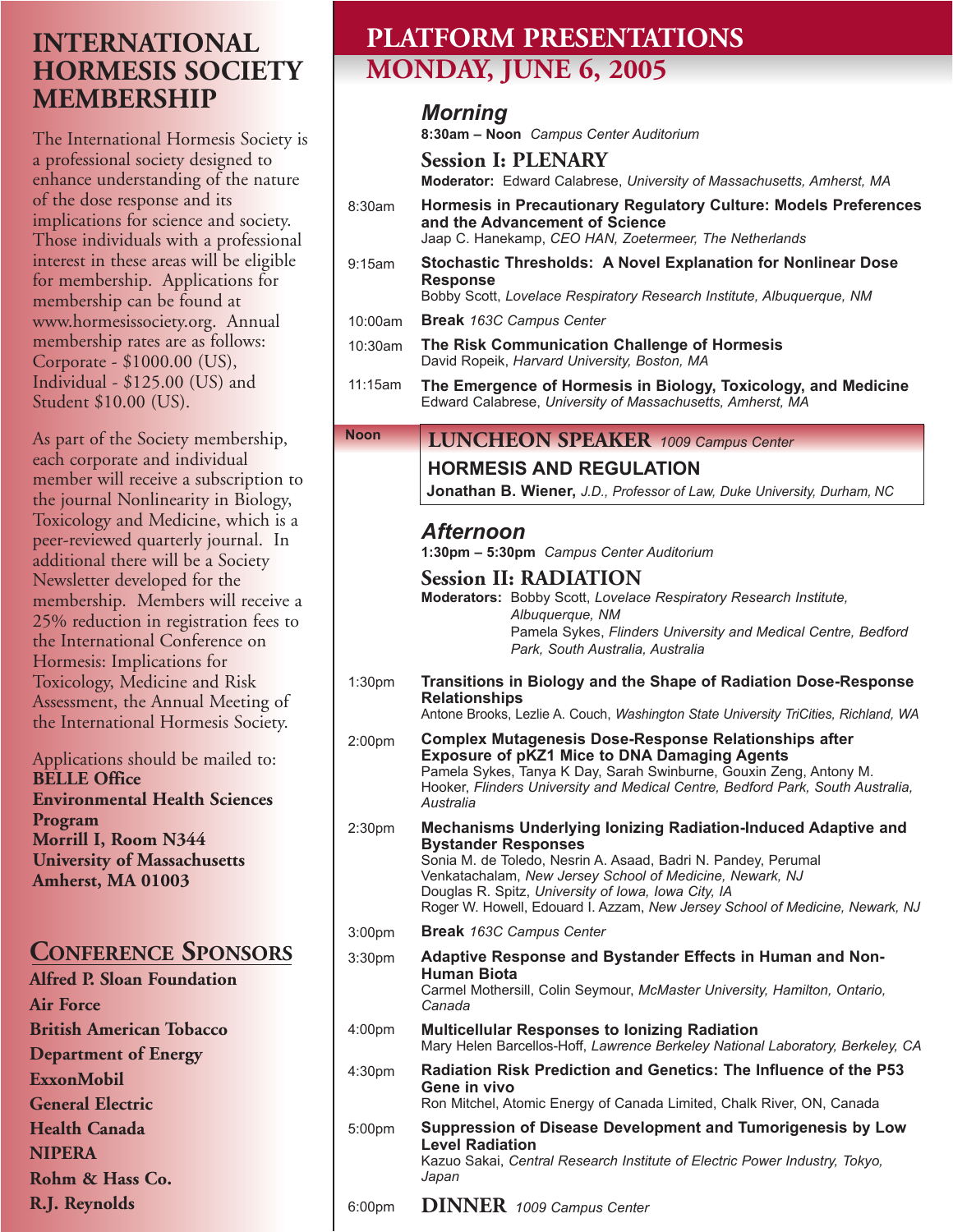# **PLATFORM PRESENTATIONS TUESDAY, JUNE 7, 2005**

### *Morning*

**8:30am – Noon** *Campus Center Auditorium*

### **Session III: HORMESIS IN AGING RESEARCH AND INTERVENTIONS**

**Moderator:** Suresh Rattan, *University of Aarhus, Denmark*

8:30am 9:05am 9:40am 10:15am 10:45am **Hormetic Modulation of Aging and Longevity by Mild Heat Stress** Suresh Rattan, *University of Aarhus, Denmark* **The Hormetic Effects of Hypergravity on Longevity and Aging in the Fruit Fly** *Drosophila melanogaster* Nadege Minois, *Institute of Molecular Biotechnology, Vienna, Austria* **The Unexpected Anabolic Phenotype and Extended Longevity of Skin Fibroblasts after Chronic Glucocorticoid Excess** Harris Pratsinis, *National Centre for Scientific Research "Demokritos", Athens, Greece*  Stylianos Tsagarakis, *"Evangelismos" Hospital, Athens, Greece* Irene Zervolea, Dimitri Stathakos, *National Centre for Scientific Research "Demokritos", Athens, Greece* Nikos Thalassinos, *"Evangelismos" Hospital, Athens, Greece* Dimitris Kletsas, *National Centre for Scientific Research "Demokritos", Athens, Greece* **Break** *163C Campus Center* **Exercise Activation of Cellular Antioxidant Signaling Pathway** 

Li Li Ji, *University of Wisconsin, Madison, WI* Maria-Carmen Gomez-Cabrera, Jose Vina, *University of Valencia, Valencia, Spain*

11:20am **Hormesis and Regular Exercise in Aging: Possible Beneficial Effects of Oxidative Stress** Sataro Goto, *Toho University, Chiba, Japan* Zsolt Radak, *Semmelweis University, Hungary* Hisashi Naito, *Juntendo University, Japan* Hae Young Chung, *Pusan National University, Korea*

### *Afternoon*

**1:30pm – 5:00pm** *Campus Center Auditorium*

**Session IV: TOXICOLOGY Moderator:** James E. Klaunig, *Indiana University of Medicine, Indianapolis, IN*

- **Effect of Low-Dose Radiation on Male Germ Cell Death** G-W Liu, S-L Gong, *Jilin University, Changch, China* L Cai, *University of Louisville, Louisville, KY* 1:30pm
- **Examination of the Hormesis Response in the Microtox Bioassay as Induced by Binary Mixtures of Chemicals** Cecelia L Youngblood-Oswald, *Weston Solutions Inc., Westchester, PA* Edwin E. Herricks, *University of Illinois at Urbana-Champaign, Urbana, IL* 2:00pm
- **Hormesis Mechanisms in Hepatocarcinogenesis** James E. Klaunig, *Indiana University of Medicine, Indianapolis, IN* 2:30pm
- **Break** *163C Campus Center* 3:00pm

**Hormetic Induction of Antioxidative and Antiapoptotic Proteins for cGMP-mediated Adaptive Tolerance**  C.C. Chiueh, *School of Pharmacy, Taipei Medical University, Taipei, Taiwan* Tsugunobu Andoh, *Toyama Medical and Pharmaceutical University, Japan* P. Boon Chock, *National Institute of Heart, Lung, and Blood Institute, Bethesda, MD*  3:30pm

**Multiple Effects of Low Lead Levels in Swiss Mice** Ivo Iavicoli, Giovanni Carelli, *Catholic University of Sacred Heart, Rome, Italy* Edward J. Stanek III, *University of Massachusetts, Amherst, MA* Nicolò Castellino, *Catholic University of Sacred Heart, Rome, Italy*  Edward J. Calabrese, *University of Massachusetts, Amherst, MA* 4:00pm

### **Is Hormesis in Cellular Repair Mechanisms Induced by Water Disinfectant Byproducts Harmful or Beneficial?** Ahmed E. Ahmed, *University of Texas Medical Branch, Galveston, TX* 4:30pm

**Noon LUNCHEON SPEAKER** *1009 Campus Center*

### **REFLECTIONS ON HORMESIS**

**Ralph Cook, M.D.,** *RRC Consulting, LLC, Midland, MI*

5:00pm – 7:00pm **POSTER SESSION AND SOCIAL** *163C Campus Center*